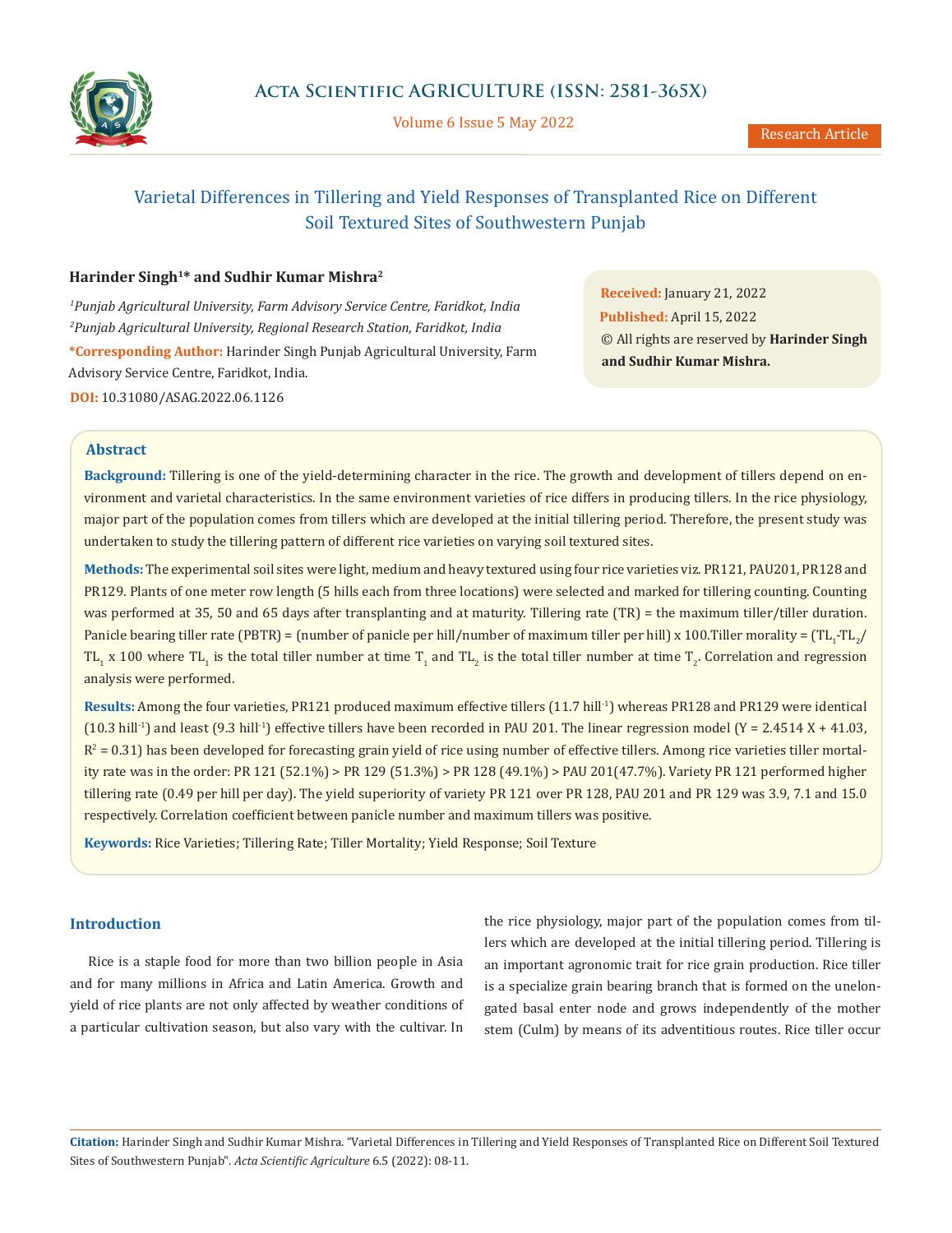in a two stage process: The formation of auxiliary buds at each leaf axel and its subsequent out growth. The panicle bearing tiller rate influences the grain yield of rice  $\lceil 1 \rceil$  and excessive tillering leads to high tiller abortion, poor grain setting small panicle size and further production in grain yield  $[2-4]$ . Tillering characteristics can be altered by changes in environment and agronomic traits. The soil conditions may change the rooting characteristic of plants, leading to affect the tillering. An experiment was therefore, undertaken to study the tillering pattern of different rice varieties on varying soil textured sites.

#### **Material and Methods**

Adoptive research trial was conducted in south-western conditions of Punjab during 2019 (May-October). Agro eco-situations were made on the basis of soil type. The experimental soil sites were light, medium and heavy textured. Four rice varieties viz. PR121, PAU201, PR128 and PR129 were used in which PR128 and PR129 were new varieties. The unit plot size was 500 square meter 25 to 30 days old seedling were manually transplanted at the spacing of 20 x 15 cm with two seedling per hill from  $25<sup>th</sup>$  June to  $28<sup>th</sup>$ June. Plants of one meter row length (5 hills each from three locations) were selected and marked for tillering counting. Counting was performed at 35, 50 and 65 days after transplanting and at maturity. Plant height at maturity was measured from the soil surface to the tip of last leaf. The crop reached physiological maturity when 95% of spikelets had turned from green to yellow. At maturity the entire plot was harvested for grain yield. Tillering rate (TR) = the maximum tiller/tiller duration. Panicle bearing tiller rate (PBTR) = (number of panicle per hill/number of maximum tiller per hill) x 100.Tiller morality =  $(TL_1 - TL_2) / TL_1$  x 100 where  $TL_1$  is the total tiller number at time T<sub>1</sub> and TL<sub>2</sub> is the total tiller number at time T<sub>2</sub>. Correlation and regression analysis were performed.

The weather data during the study period at the experimental site are shown in figure 1. Ranging from 14 to 32 °C and 26 to 45 °C mean of minimum and maximum temperature for the crop season was 25 and 34 °C, respectively. Similarly, diurnal mean of the relative humidity held between 24 and 88% having 65% as seasonal average. Total rainfall 284 mm has been recorded during the crop season.



**Figure 1:** Weather parameters during the rice growing season 2019.

#### **Results and Discussions**

#### **Plant height**

Plant height varied among the rice variety at different soil textured sites. The plant height at maturity in varieties ranged from 106.4cm in PR121 to 121.8cm in PR129. The varietal variation may be due to better GXE interactions. Heavy textured soil recorded remarkably taller plants (120.7cm) as compared to light textured soil (110.4cm). This may be attributed to better soil health status of heavy textured soil. The correlation analysis (Table 1) indicated that the higher plant height was associated  $(r = -0.45)$  with reduction of the rice yield. The yield prediction model (Y =  $-0.2524$  X + 95.599,  $R^2$  = 0.20) developed using plant height may be used for forecasting of grain yield of rice.

#### **Number of effective tillers**

Number of effective tillers under different soil textures (Table 1) revealed that medium textured soil was relatively superior for producing more effective tillers (10.9) closely followed by the heavy textured (10.7) and light textured (9.6) soils. Among different varieties, PR 121 produced maximum effective tillers (11.7 hill<sup>-1</sup>) whereas, PR 128 and PR 129 were identical (10.3 hill<sup>-1</sup>) and least (9.3 hill<sup>-1</sup>) effective tillers have been recorded in PAU 201. The number of effective tillers were responsible for yield enhancement  $(r = 0.56)$  of the rice crop grown under different sites having vary-

**Citation:** Harinder Singh and Sudhir Kumar Mishra. "Varietal Differences in Tillering and Yield Responses of Transplanted Rice on Different Soil Textured Sites of Southwestern Punjab". *Acta Scientific Agriculture* 6.5 (2022): 08-11.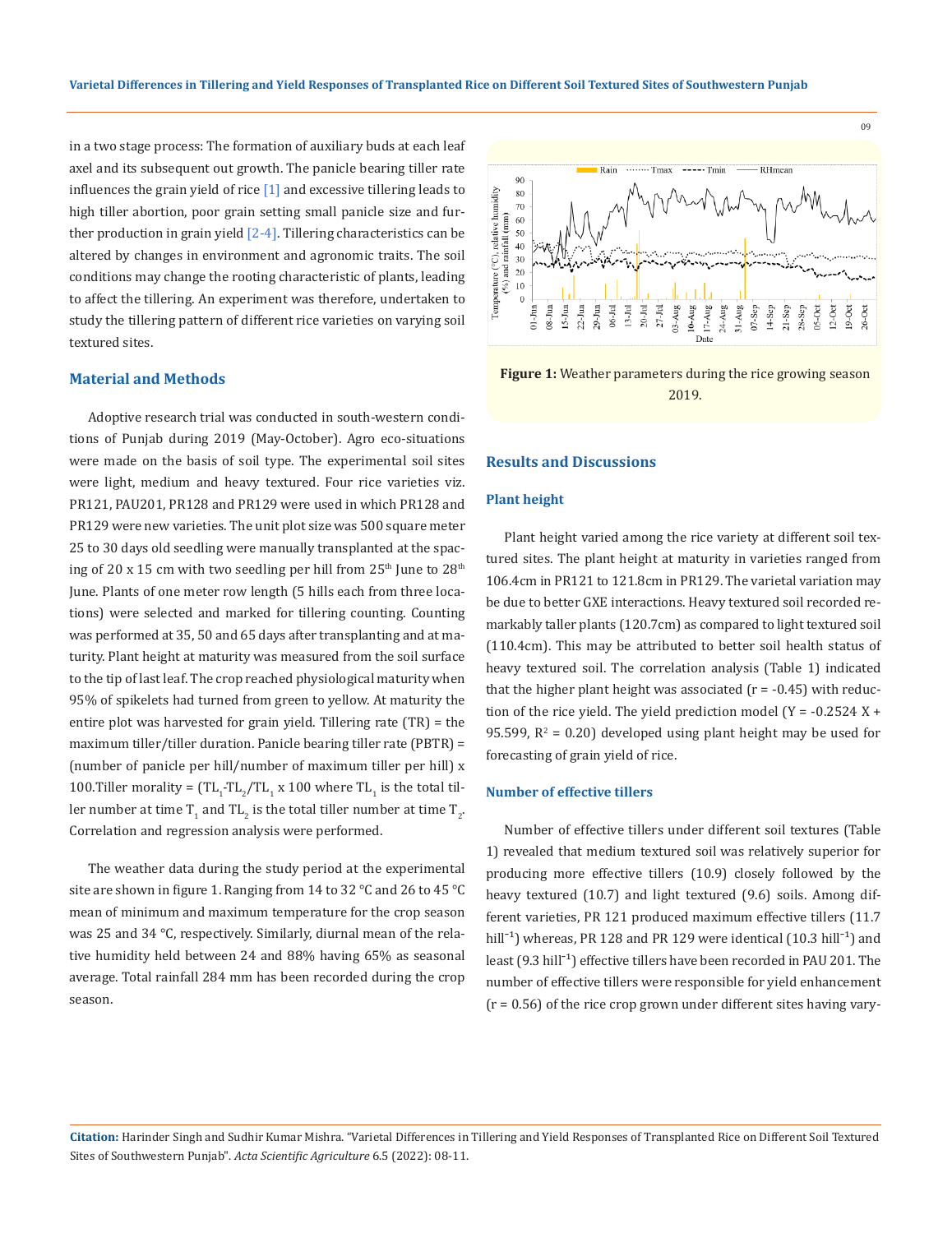ing soil texture. The linear regression model  $(Y = 2.4514 X + 41.03)$ ,  $R^2$  = 0.31) has been developed for forecasting of grain yield of rice using number of effective tillers.

| <b>Soil</b>                 | <b>Varieties</b> | <b>Plant</b> | <b>Effective</b> | Yield      |
|-----------------------------|------------------|--------------|------------------|------------|
| texture                     |                  | height       | tillers no.      | $(q ha-1)$ |
|                             |                  | (cm)         | $hill-1$         |            |
| Light                       | PR 128           | 110.4        | 9.0              | 68.0       |
|                             | <b>PAU 201</b>   | 106.0        | 8.6              | 69.2       |
|                             | PR 129           | 120.8        | 11.0             | 57.6       |
|                             | <b>PR 121</b>    | 104.6        | 10.8             | 67.2       |
| Me-                         | PR 128           | 125.6        | 9.4              | 72.0       |
| dium                        | <b>PAU 201</b>   | 114.4        | 11.2             | 63.0       |
|                             | PR 129           | 116.0        | 12.0             | 62.0       |
|                             | PR 121           | 103.6        | 10.2             | 73.0       |
| Heavy                       | PR 128           | 127.2        | 9.6              | 65.4       |
|                             | <b>PAU 201</b>   | 115.8        | 11.0             | 65.0       |
|                             | PR 129           | 128.8        | 12.0             | 62.0       |
|                             | PR 121           | 111.0        | 9.0              | 73.4       |
| Corr. Coeff. (r) with       |                  | $-0.45$      | 0.56             |            |
| yield                       |                  |              |                  |            |
| Coeff. of det. $(R^2)$ with |                  | 0.20         | 0.31             |            |
| yield                       |                  |              |                  |            |
| Yield prediction model      |                  | $Y =$        | $Y = 2.4514 X$   |            |
|                             |                  | $-0.2524X$   | $+41.03$         |            |
|                             |                  | $+95.599$    |                  |            |

**Table 1:** Plant height, effective tillers and yield of different rice varieties at varying textured soils.

#### **Tillering pattern**

Tiller number/hill varied among all the treatment at all the crop growth stages (Figure 2). Tiller number/hill increased up to 50 DAT (days after transplanting), thereafter decreased gradually up to maturity (Lalitha et al., 2000). Heavy soil recorded higher number of tiller/hills at all the growth stages but was identical with medium textured soil. Variety PR 121 exhibited maximum tillers at all the stages whereas PR 129 and PR 128 was notably identical. Variety PAU 201 and light textured soil showed the lowest tiller number.



**Figure 2:** Tillering pattern of rice varieties under different soil textures.

#### **Tiller mortality rate (%)**

At the maximum to panicle initiation stage heavy soil showed higher tiller mortality (54.6%) followed my medium soils (48.7%) and light soils (46.9%) respectively (Figure 3). Among rice variety the tiller mortality rate was in the order: PR 121 (52.1%) > PR 129  $(51.3\%)$  > PR 128 (49.1%) > PAU 201 (47.7%). These results are supported by the findings of Wang *et al.*, 2007 who reported excessive tillering leads to high tiller abortion.



**Figure 3:** Tillering mortality of rice varieties under different soil textures.

#### **Tillering rate**

Tillering rate varied outstandingly among the treatments (Figure 4). Heavy soils showed higher tillering rate (0.47 per hill per day) whereas less tillering rate (0.36 per hill per day) was observed

**Citation:** Harinder Singh and Sudhir Kumar Mishra. "Varietal Differences in Tillering and Yield Responses of Transplanted Rice on Different Soil Textured Sites of Southwestern Punjab". *Acta Scientific Agriculture* 6.5 (2022): 08-11.